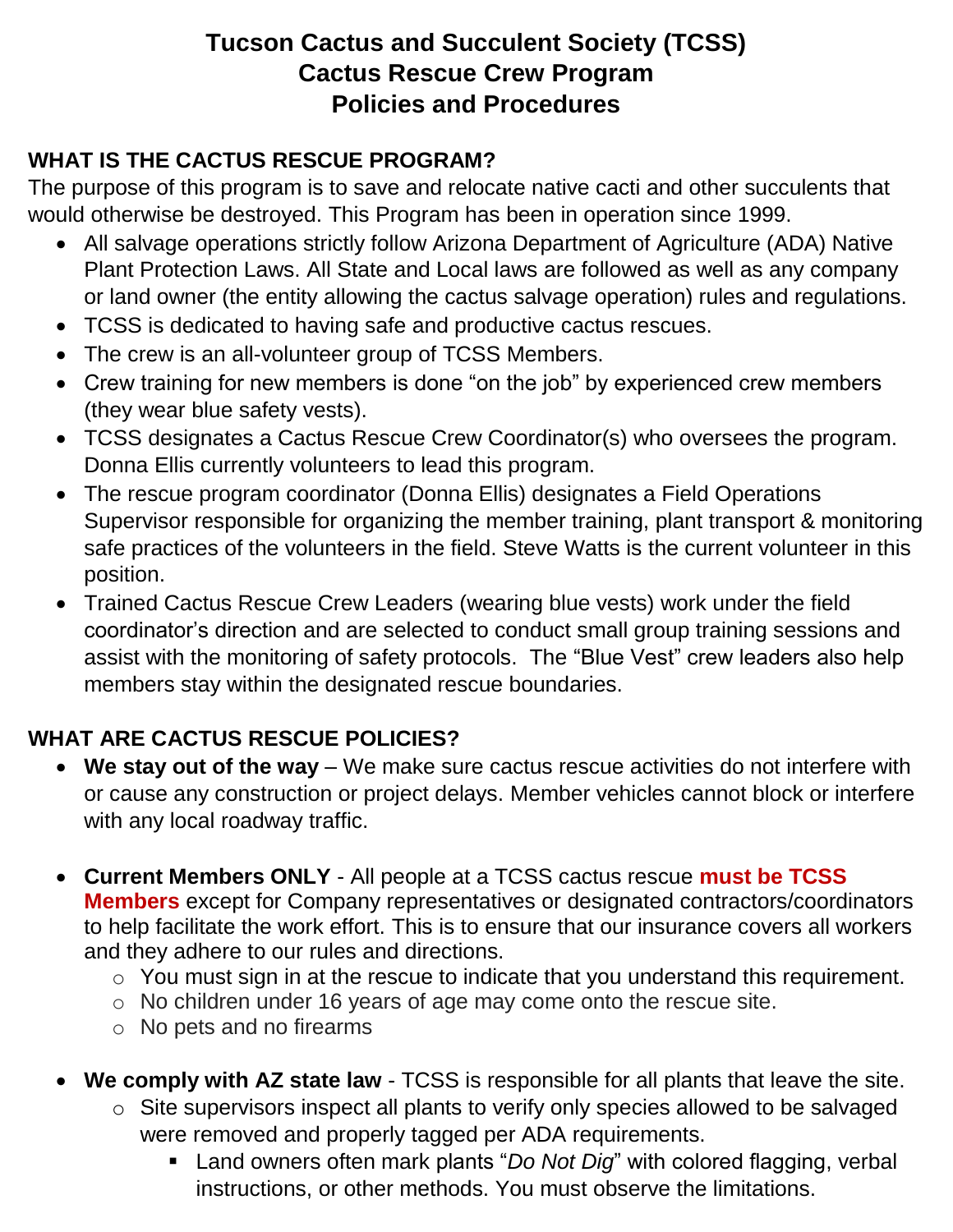- TCSS sometimes asks you not to dig some plants reserved for training, or other specific reasons. You must observe the limitations.
- You will be reminded if there are endangered species (like Pima Pineapple – aka Coryphantha scheeri var. robustispina)
- You will be given a transport slip after payment to legally move your plants from the rescue site.
- **Observe rescue site boundaries** It is the member's responsibility to look at available maps and understand the rescue site boundaries. Digging outside the permitted boundaries constitutes trespass and plant poaching on someone's private property. This can jeopardize the entire rescue program. It will also jeopardize your participation in the rescue program. Site crew leaders (blue vests) will monitor boundaries and help volunteers stay inside the lines.

#### • **Reimburse TCSS for ADA Plant Tag Fees when plants are taken home**

- $\circ$  \$1 for any cactus less than 8 inches.
- o \$1 for box of 15 mammillaria heads, or 15 cholla or prickly pear cuttings.
- $\circ$  \$6 for queens, barrels & hedgehogs larger than 8 inches.
- $\circ$  \$8 for any saguaro over 8 inches
- **No Trespass** DO NOT enter the rescue site outside the scheduled date and time. Unauthorized trespass could endanger the TCSS rescue program.

#### **CAUSE FOR IMMEDIATE & PERMANENT DISMISSAL FROM RESCUE CREW**

- Removing any plants from areas outside the dig boundaries.
- Failure to properly tag plants protected by Arizona state law.
- Failure to report and pay the tag fee for plants that you take home.
- Participating in a rescue when you are not a currently paid-up member.
- Entering the property at any time other than the posted date and time of the official rescue.
- Removing any plants that TCSS is not authorized to salvage.
- Willful disregard of instructions by the landowner or property manager.

### **TOOLS AND WORK PRACTICES**

Work practices vary somewhat from site to site. The guidelines below apply unless otherwise directed by the site supervisor.

- Crew members are required to have had training specific to each plant that they wish to rescue. Plant specific training is offered in rescue classes or on site at each rescue.
- All saguaros over 2 feet must be wrapped in carpet
- Saguaros over 6 ft tall are required to be supported by a ladder or backing board to protect the plant from cracking during transport.
- Saguaros over two ft tall must be rescued by a team that has had training in rescuing plants of similar size.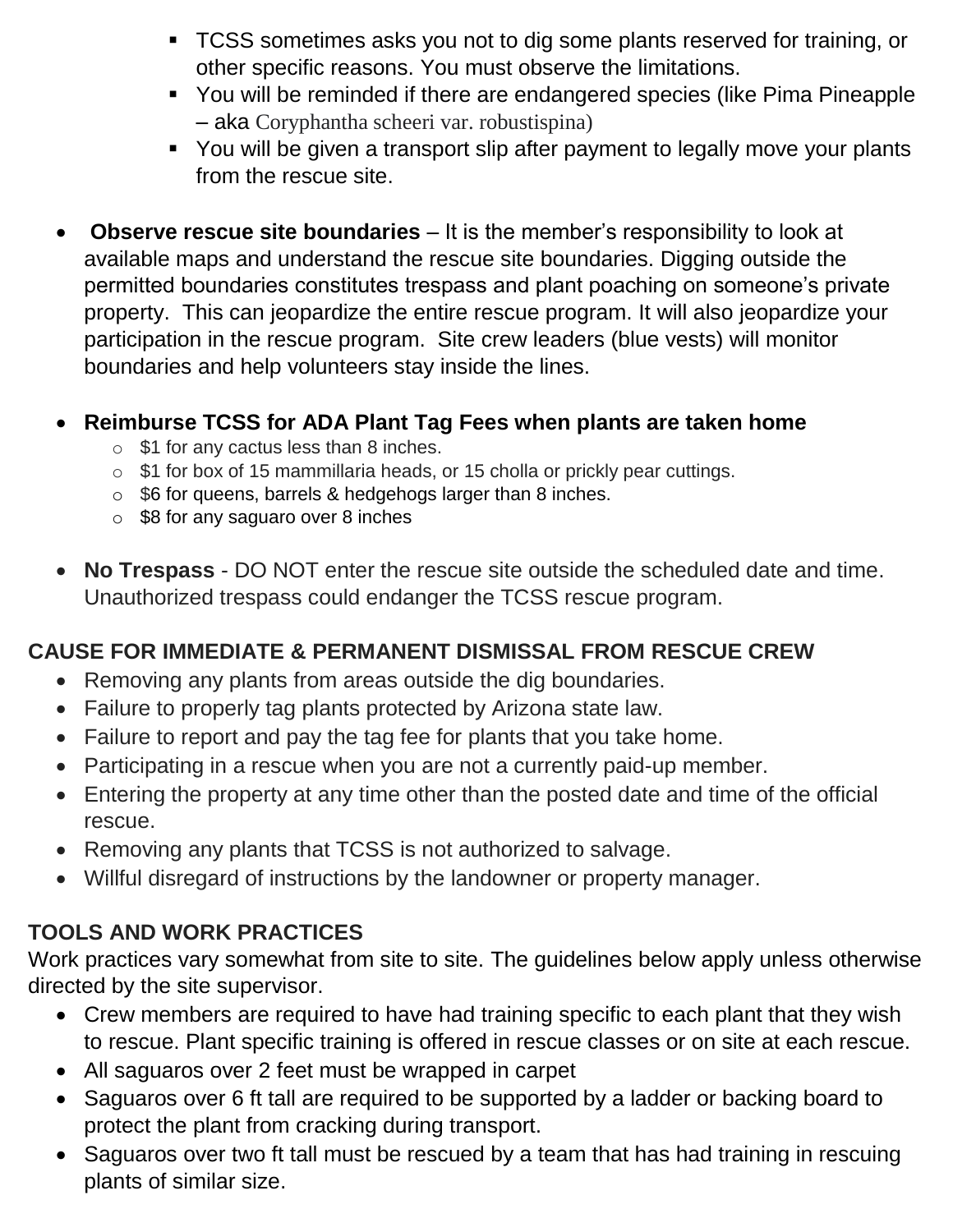- $\circ$  2 to 4 ft team of at least two
- $\circ$  4 to 6 ft team of at least three
- $\circ$  6 to 7 ft team of at least four
- $\circ$  7 ft + team of at least five and a blue vest field supervisor must be present
- Ocotillos to be donated to the club must be tightly tied to prevent cane breakage.
- Hedgehogs over 1 ft in diameter must be tied to prevent splitting.
- All barrels, hedgehogs & saguaros must be properly south side marked with white out as instructed by site supervisors.
- Tools supplied by the crew member (rescuers should be self-sufficient as appropriate to each specific rescue)
	- $\circ$  Heavy gloves (welding gloves) We have gloves for sale if you need them
	- o Shovel we recommend composite or steel handles
	- $\circ$  Hand spade for removing soil close to roots
	- o Pruning saw
	- o Cholla comb
	- $\circ$  Carpet for wrapping saguaros (dle we bring carpet for wrapping TCSS plants)
	- o Wheelbarrow, hand truck, sled, sling, bucket or other carry device
	- o Cardboard flats or boxes for protecting the plants AND the inside of your vehicle
- Tools available for loan from TCSS DO NOT TAKE THEM HOME
	- $\circ$  Orange safety vest required to be worn while on the rescue site
	- $\circ$  White out for marking plants south side (transplant orientation)
	- $\circ$  Slings club slings are orange personal slings are blue
	- $\circ$  Sleds good for collecting small plants
	- o Makita power shovels available to teams rescuing saguaros, ocotillos or yucca

# **SAFETY**

Safety is the highest priority and constantly emphasized during the rescue.

- A central tagging and loading location are designated where all supplies are kept, including a first aid kit.
- Hazards: All crew are instructed about any hazards that may exist on the site (rattle snakes, open trenches, power lines, steep banks of washes, hill slopes etc.)
- Cell phones are utilized for both work communications and emergencies. All crew are given the Rescue Site Supervisor cell number.
- Vehicles Crew shall not ride in truck beds or trailers and shall use seat belts when the vehicle is in motion. Wheel chocks shall be used when vehicles are parked if requested by Company.
- Hard Hats Mining companies require hard hats, safety vests and vehicle wheel chocks to be used. TCSS has hard hats and wheel chocks to loan when they are required. Crew members must supply their own safety glasses and boots (not steel toed) if needed.
- Each crew member determines their own work abilities/limits. **Each crew member is required to have their own water and snacks.**